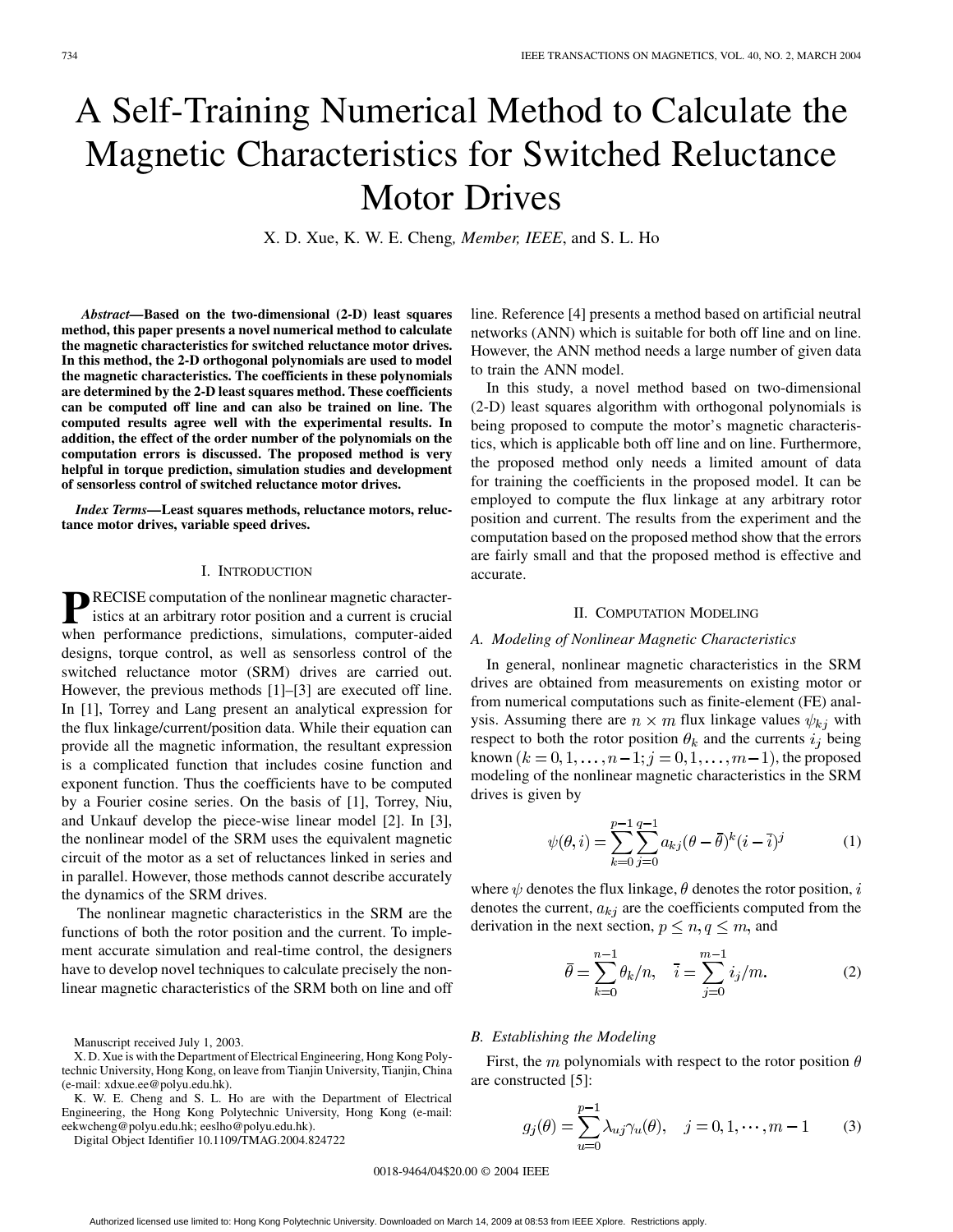where  $\gamma_u(\theta)(u=0,1,\ldots,p-1)$  are the orthogonal polynomials to  $\theta$  and are determined by the following recursive expression

$$
\gamma_0(\theta) = 1
$$
  
\n
$$
\gamma_1(\theta) = \theta - \alpha_0
$$
  
\n
$$
\gamma_{u+1}(\theta) = (\theta - \alpha_u)\gamma_u(\theta) - \beta_u\gamma_{u-1}(\theta),
$$
  
\n
$$
u = 1, 2, ..., p - 1.
$$
 (4)

If setting

$$
d_u = \sum_{k=0}^{n-1} \gamma_u^2(\theta_k), \quad u = 0, 1, \dots, p-1 \tag{5}
$$

then

$$
\alpha_u = \sum_{k=0}^{n-1} \theta_k \gamma_u^2(\theta_k) / d_u, \quad u = 0, 1, \dots, p-1
$$
  

$$
\beta_u = d_u / d_{u-1}, \quad u = 1, 2, \dots, p-1
$$
 (6)

can be derived.

According to the least squares principle

$$
\lambda_{uj} = \sum_{k=0}^{n-1} \psi_{kj} \gamma_u(\theta_k) / d_u, \quad \begin{array}{l} j = 0, 1, \dots, m-1 \\ u = 0, 1, \dots, p-1 \end{array} \tag{7}
$$

can be derived from  $(3)$ – $(6)$ . Next, the p polynomials with respect to the current  $i$  are constructed, similarly to (3) [\[5](#page-3-0)]:

$$
h_u(i) = \sum_{v=0}^{q-1} \mu_{uv} \eta_v(i), \quad u = 0, 1, \dots, p-1 \tag{8}
$$

where  $\eta_v(i)(v=0,1,\ldots,q-1)$  are the orthogonal polynomials to  $i$  and are determined by the following recursive expression:

$$
\eta_0(i) = 1
$$
  
\n
$$
\eta_1(i) = i - \alpha'_0
$$
  
\n
$$
\eta_{v+1}(i) = (i - \alpha'_v)\eta_v(i) - \beta'_v\eta_{v-1}(i),
$$
  
\n
$$
v = 1, 2, ..., q - 1.
$$
 (9)

Using the substitution of

$$
\delta_v = \sum_{j=0}^{m-1} \eta_v^2(i_j), \quad v = 0, 1, \dots, q-1 \tag{10}
$$

one can obtain

$$
\alpha'_{v} = \sum_{j=0}^{m-1} i_{j} \eta_{v}^{2}(i_{j}) / \delta_{v}, \quad v = 0, 1, ..., q - 1
$$
  

$$
\beta'_{v} = \delta_{v} / \delta_{v-1}, \quad v = 1, 2, ..., q - 1.
$$
 (11)

According to the least squares principle

$$
\mu_{uv} = \sum_{j=0}^{m-1} \lambda_{uj} \eta_v(i_j) / \delta_v, \quad \begin{array}{l} u = 0, 1, \dots, p-1 \\ v = 0, 1, \dots, q-1 \end{array} \tag{12}
$$

can be obtained from  $(8)$ – $(11)$ .

Finally, the 2-D polynomials can be obtained as

$$
\psi(\theta, i) = \sum_{u=0}^{p-1} \sum_{v=0}^{q-1} \mu_{uv} \gamma_u(\theta) \eta_v(i)
$$
 (13)

which is employed to describe the magnetic characteristics of the SRM drives.

The expression (13) can be changed into the standard polynomials, which is given by

$$
\psi(\theta, i) = \sum_{k=0}^{p-1} \sum_{j=0}^{q-1} a_{kj} \theta^k i^j
$$
\n(14)

where the coefficients  $a_{kj}$  have to be computed from (13) and (14) using the recursive algorithm. The detailed description is seen in [[5\]](#page-3-0).

To prevent computation overflow,  $\theta$  and i should be replaced by  $(\theta - \theta)$  and  $(i - \overline{i})$ , respectively, to give the modeling as described by (1).

## *C. Training the Coefficients*

*1) Off-Line:* From the above derivation, it is seen that the coefficients in the model (1) are only dependent on the given flux linkage values, rotor position angles, and phase currents. Thus, the coefficients can be computed off line if the  $n \times m$  flux linkage values with respect to the  $n$  rotor positions and  $m$  phase currents are obtained through either measurement on existing motor or numerical computation.

*2) On-Line:* The coefficients are determined generally off line using the static magnetization data. Due to the static nature of the solution, these coefficients could be unsatisfactory in the dynamic operating regime of the SRM drives. However, for the proposed method in this study, the above coefficients can be trained and corrected on line for the dynamic range if the voltage applied to phase winding, rotor position, and current are measured. The flux linkage can be computed from the measured voltage and current using the trapezoidal method as given in

$$
\psi(l+1) = \psi(l) + \frac{1}{2}T_s[V(l+1) + V(l) - ri(l+1) - ri(l)]
$$
  

$$
\psi(0) = 0 \tag{15}
$$

where  $\psi(l+1)$  and  $\psi(l)$  are, respectively, the flux linkage values at the sampling instants  $(l + 1)$  and  $(l)$ ;  $V(l + 1)$  and  $V(l)$  are, respectively, the voltage values applied to the phase winding at the sampling instants  $(l + 1)$  and  $(l)$ ;  $i(l + 1)$  and  $i(l)$  are the phase current values at the sampling instants  $(l + 1)$  and  $(l)$ , respectively;  $r$  is the resistance value of the phase winding and  $T<sub>s</sub>$  is the sampling time.

It is clear from the above derivation that the proposed method is different from the ANN method. However, it is similar to the ANN method with respect to the self-training features of the algorithms.

#### III. APPLICATIONS

In this study, 13 rotor position data, seven current data, and  $13 \times 7$  linkage data (i.e.,  $n = 13$  and  $m = 7$ ) are obtained experimentally on a four-phase SRM drive prototype. The main data of this prototype are listed as follows: the number of the phases  $= 4$ , the number of the stator poles  $= 8$ , the number of the rotor poles  $= 6$ , the phase resistance  $= 0.687 \Omega$ , the phase flux linkage when the stator pole is aligned with the rotor pole =  $0.4164$  Wb at the phase current =  $12$  A, the phase flux

Authorized licensed use limited to: Hong Kong Polytechnic University. Downloaded on March 14, 2009 at 08:53 from IEEE Xplore. Restrictions apply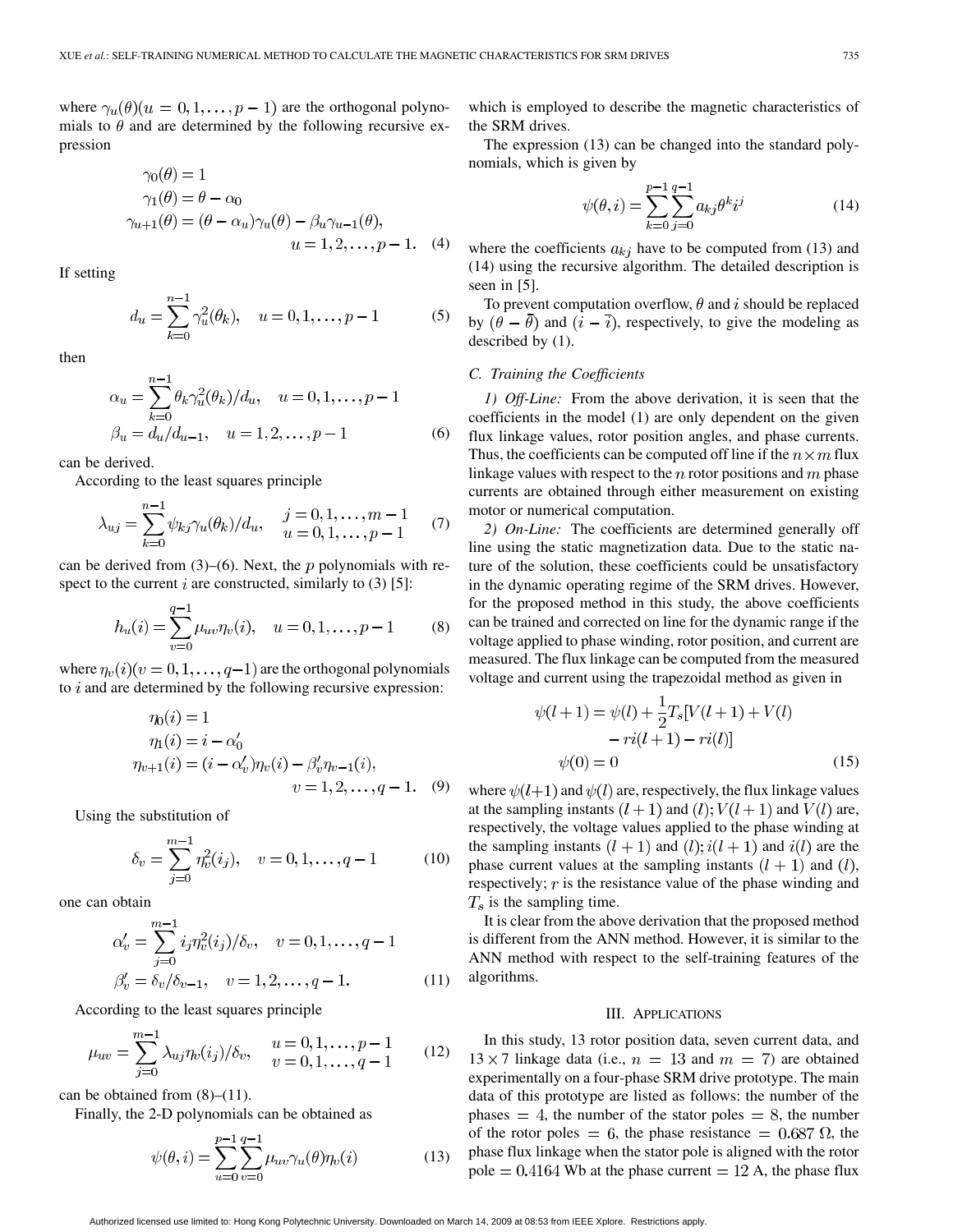

Fig. 1. Flux linkage with respect to the rotor position and the current obtained experimentally within half a period.

TABLE I COEFFICIENTS  $a_{kj}$  IN THE PRESENTED MODELLING

| $\bf k$<br>$\mathbf{J}$ | $\Omega$         | 1                | $\overline{2}$   | 3                |
|-------------------------|------------------|------------------|------------------|------------------|
| $\theta$                | $0.185506E+0$    | 0.172323E-1      | 0.495901E-4      | $-0.138488E - 5$ |
| 1                       | 0.212722E-1      | 0.464162E-3      | $-0.580348E - 4$ | 0.821745E-5      |
| $\overline{c}$          | $-0.681549E-3$   | $-0.266467F-3$   | -0.231760E-4     | $-0.316703E - 5$ |
| 3                       | $-0.100343E-3$   | 0.662989E-4      | 0.220016E-5      | $-0.659221E-6$   |
| 4                       | $-0.892657E-4$   | $-0.811327E-6$   | 0.666872E-6      | 0.236683E-6      |
| 5                       | 0.403938E-5      | $-0.120180E - 5$ | $-0.465463E-7$   | 0.157412E-7      |
| 6                       | 0.197376E-5      | 0.251275E-7      | $-0.673947E-8$   | $-0.347280E - 8$ |
| $\mathbf{k}$            | $\overline{4}$   | 5                | 6                | $\tau$           |
| $\theta$                | 0.599126E-6      | $-0.319811E-6$   | $-0.244672E - 8$ | 0.864888E-9      |
| 1                       | $-0.401359E - 7$ | $-0.799320E - 7$ | 0.531650E-9      | 0.182501E-9      |
| $\overline{c}$          | 0.400549E-7      | 0.418121E-7      | 0.230158E-9      | $-0.108192E-9$   |
| 3                       | 0.195339E-7      | 0.410335E-8      | -0.786641E-10    | $-0.817040E-11$  |
| 4                       | 0.578146E-8      | $-0.262243E - 8$ | $-0.392510E-10$  | 0.658349E-11     |
| 5                       | $-0.329661E-9$   | $-0.100879E-9$   | 0.142795E-11     | 0.202721E-12     |
| 6                       | $-0.174014E-9$   | 0.393419E-10     | 0.907334E-12     | $-0.984998E-13$  |

linkage when the stator pole is unaligned with the rotor pole  $=$  $0.0839$  Wb at the phase current  $= 12$  A, the phase flux linkage when the stator pole is aligned with the rotor pole  $= 0.1676$  Wb at the phase current  $= 2$  A, and the phase flux linkage when the stator pole is unaligned with the rotor pole  $= 0.01264$  Wb at the phase current  $= 2$  A. The given magnetic characteristics from the experiment are illustrated by Fig. 1.

The maximum order of the polynomials with respect to rotor position is selected to be seven and the maximum order of the polynomial with respect to current is selected to be six (i.e.,  $p = 8$  and  $q = 7$ ). From (2),  $\theta$  and  $\overline{i}$  in (1) are equal to 15<sup>°</sup> and 6.0 A, respectively. The computed coefficients in the proposed modeling are shown in Table I.

Fig. 2 illustrates the phase flux linkage versus the phase current from both the experiments and the proposed method. The



Fig. 2. Comparisons between the experiment and the computation with respect to the current.



Fig. 3. Comparisons between the experiment and the computation with respect to the rotor position.

phase flux linkage versus the rotor position obtained both experimentally and from the proposed method is shown in Fig. 3. In Fig. 2 and Fig. 3, the solid curves are obtained experimentally and the dotted curves are obtained from the proposed method. It is clear from Fig. 2 and Fig. 3 that the experimental curves agree well with the computed curves based on the proposed method. This indicates that the proposed method can describe the magnetic characteristics in the SRM drive accurately.

## IV. ERROR ANALYSIS

In general, the accuracy of the proposed method is dependent on the maximum order of the polynomials in the model. However, that does not mean that a high order in the model would always result in a high accuracy [\[5](#page-3-0)]. The accuracy of the proposed analytical model can be analyzed using the following four error functions, which are computed from (16), (17), (18), and (19), respectively.

$$
SSE = \sum_{k=0}^{n-1} \sum_{j=0}^{m-1} [\psi(\theta_k, i_j) - \psi_{kj}]^2
$$
 (16)